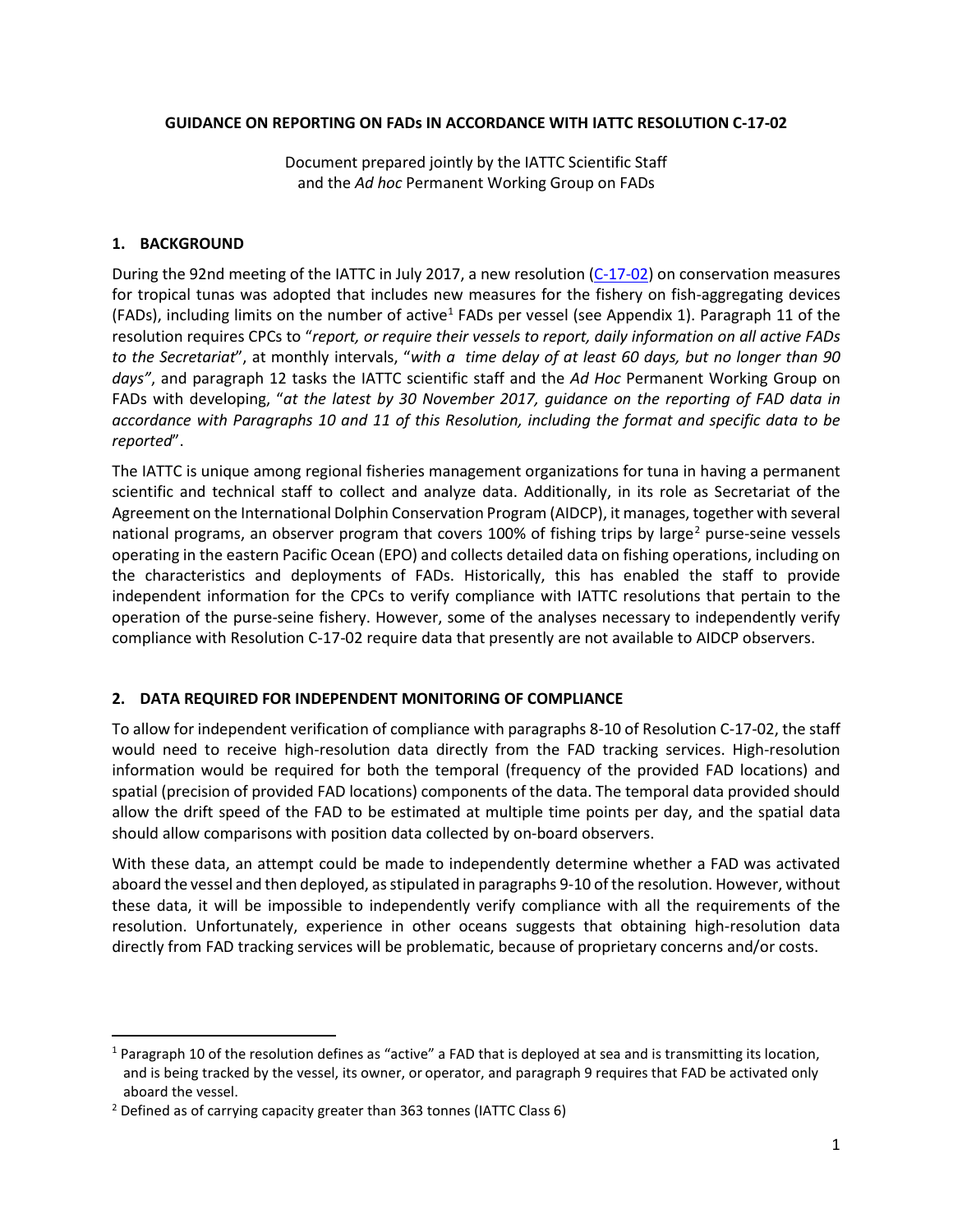Although obtaining high-resolution data directly from FAD tracking services is essential for independent verification of compliance with the paragraphs of the resolution stated above, as well as for research in support of stock assessments and management of the FAD fishery, the Working Group and the staff concluded that, in the short term, other options could be explored. Therefore, the remainder of this document outlines data to be provided in order for the staff to act as an intermediary, with the sole task of compiling data from CPCs. The flow chart in Appendix 2 illustrates the process of FAD data provision by CPCs.

# **3. NATURE AND FORMAT OF DATA TO BE PROVIDED TO CPCs**

There are four main companies that supply satellite-transmitting buoys to the purse-seine fleet: Marine Instruments, Satlink, Thalos, and Zunibal. Each buoy has a unique alphanumeric identifier code, provided by the manufacturer, which is associated with a single vessel. There should be a binding agreement between the data provider and the national authority as to the veracity and completeness of the data to be provided.

Following Santiago et al. (2017)<sup>[3](#page-1-0)</sup>, the basic information used to monitor the number of active FADs (as defined in the resolution) should be provided by the FAD tracking services directly to the designated verification body of each CPC (and/or to the IATTC staff if so requested by the CPC), on a monthly basis, with a two-month delay; *i.e*. the data received in month *n* corresponds to month *n*-2. This of course assumes, as the resolution does, that all FADs deployed by all purse-seine vessels in the EPO are monitored through satellite buoys.

Data should be received in csv files named "X-YYYY-MM-ZZZZZZZ.csv" where X is the code of the buoy manufacturer (M, S, T, Z, for Marine Instruments, Satlink, Thalos, and Zunibal, respectively), YYYY is the year, MM the month, and ZZZZZZZ the purse-seine vessel's IATTC registry number. Each file should contain the daily records of all the active FADs managed by each individual vessel in month MM of year YYYY. The information included in these csv files should be: date [YYYY/MM/DD], time [hh:mm], buoy identifier code, latitude and longitude [expressed in degrees and minutes in decimal values] and speed [knots].

In order to identify records that do not correspond to active FADs, as defined in the resolution, the data must be filtered to eliminate:

- a. Records outside the EPO (from position data).
- b. Records on land (from position<sup>[4](#page-1-1)</sup> and FAD speed  $(= 0 \text{ knots})$  data).
- c. Records of FADs aboard the vessel before deployment (from FAD speed data (> 4 knots) and/or VMS information).

Similarly, and with the aim of collecting supplementary information on a daily basis on FADs deactivated by the vessels, the FAD tracking services should also provide additional files named "X-YYYY-MM-ZZZZZZZ-D.csv", with information on FADs deactivated and removed from the list of data transmission to the vessel. These files contain the same fields as the file mentioned above, but with only the values recorded at the time of deactivation.

<span id="page-1-0"></span><sup>&</sup>lt;sup>3</sup> Santiago J., H. Murua, J. López and I. Krug, 2017. Monitoring the number of active FADs used by the Spanish and associated purse seine fleet in the IOTC and ICCAT convention areas. *Joint t-RFMO FAD Working Group meeting*, Doc. No. j-FAD\_13/2017

<span id="page-1-1"></span><sup>4</sup> <http://www.naturalearthdata.com/downloads/10m-physical-vectors/10m-land/>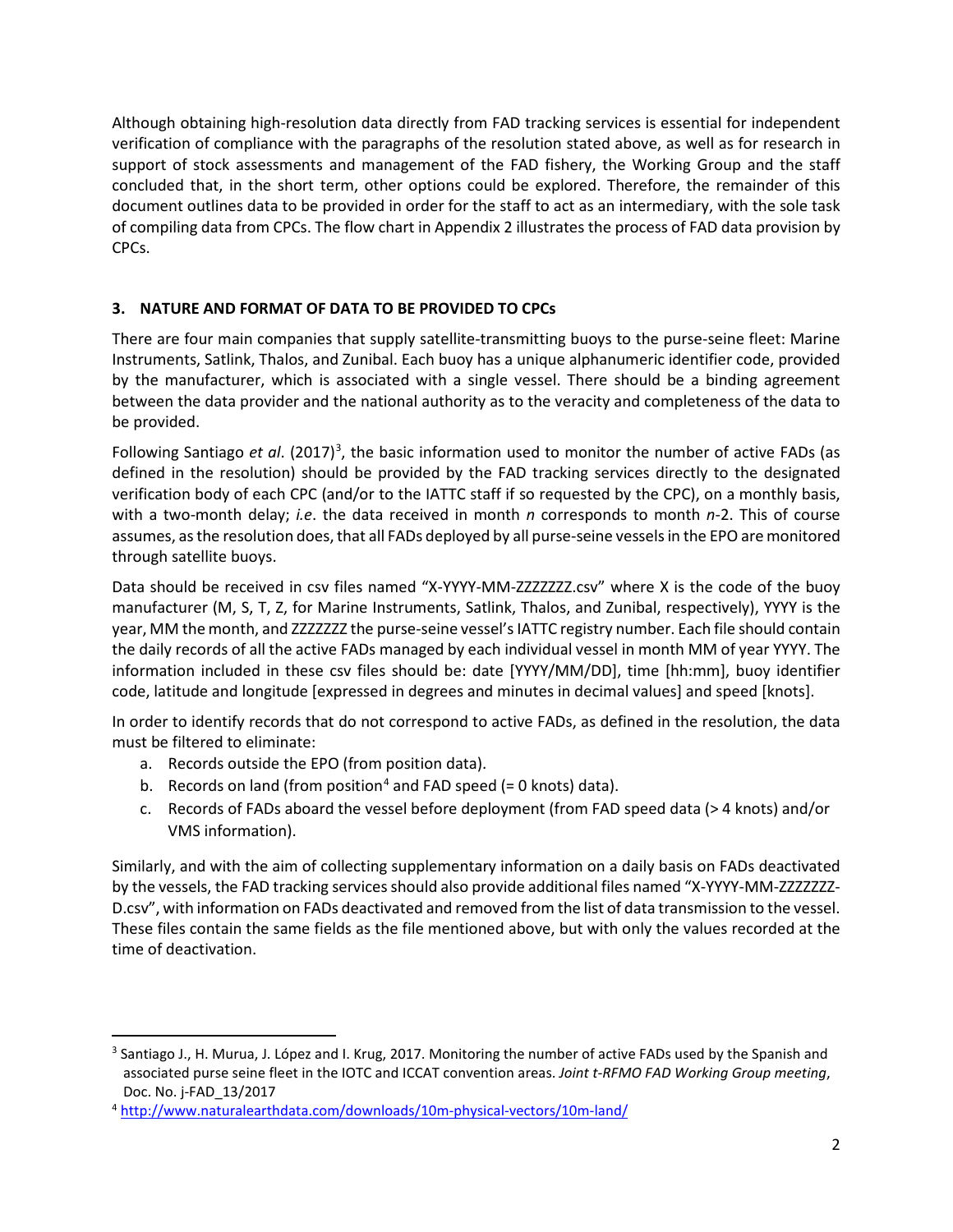## **4. FORMAT AND SPECIFIC DATA TO BE REPORTED TO THE SECRETARIAT**

As stated above, if the staff is to act as an intermediary, with the sole task of compiling information, it should be provided with the following daily data.

#### **4.1. Daily information**

| Variable   | <b>Description</b>                 |
|------------|------------------------------------|
| Date       | YYYY/MM/DD                         |
| Vessel     | <b>IATTC registry number</b>       |
| No. active | Number of active FADs on that date |

Below is an example of the daily information to be provided:

| Date       | <b>Vessel</b> | No. active |
|------------|---------------|------------|
| 2018/04/01 | 9003421       | 345        |
| 2018/04/02 | 9003421       | 342        |
| 2018/04/03 | 9003421       | 340        |
|            |               |            |
| 2018/04/01 | 9003440       | 200        |
| 2018/04/02 | 9003440       | 198        |
| 2018/04/03 | 9003440       | 203        |
|            |               |            |
| 2018/04/01 | 9016222       | 84         |
| 2018/04/02 | 9016222       | 83         |
| 2018/04/03 | 9016222       | 86         |
|            |               |            |
|            |               |            |

## **4.2. Monthly summaries**

Although monthly summaries with spatial information and type of buoy are not required by the staff in its role as intermediary, such information could be useful in the future to analyze the impact of FAD fisheries.

| Variable           | <b>Description</b>                                                   |
|--------------------|----------------------------------------------------------------------|
| Year               | Year of activity                                                     |
| Month              | Month of activity                                                    |
| Vessel             | IATTC registry number                                                |
| Lat                | Latitude of the 1-degree square grid [square center]                 |
| Lon                | Longitude of the 1-degree square grid [square center]                |
| No. deployed       | Total number of active FADs deployed in the 1-degree square          |
| No. deactivated    | Total number of beacons deactivated in the 1-degree square           |
| Average no. active | Average number of active FADs belonging to the vessel over the month |
| FADS               | (by summing up the total number of active beacons recorded per day   |
|                    | over the entire month and dividing by the total number of days)      |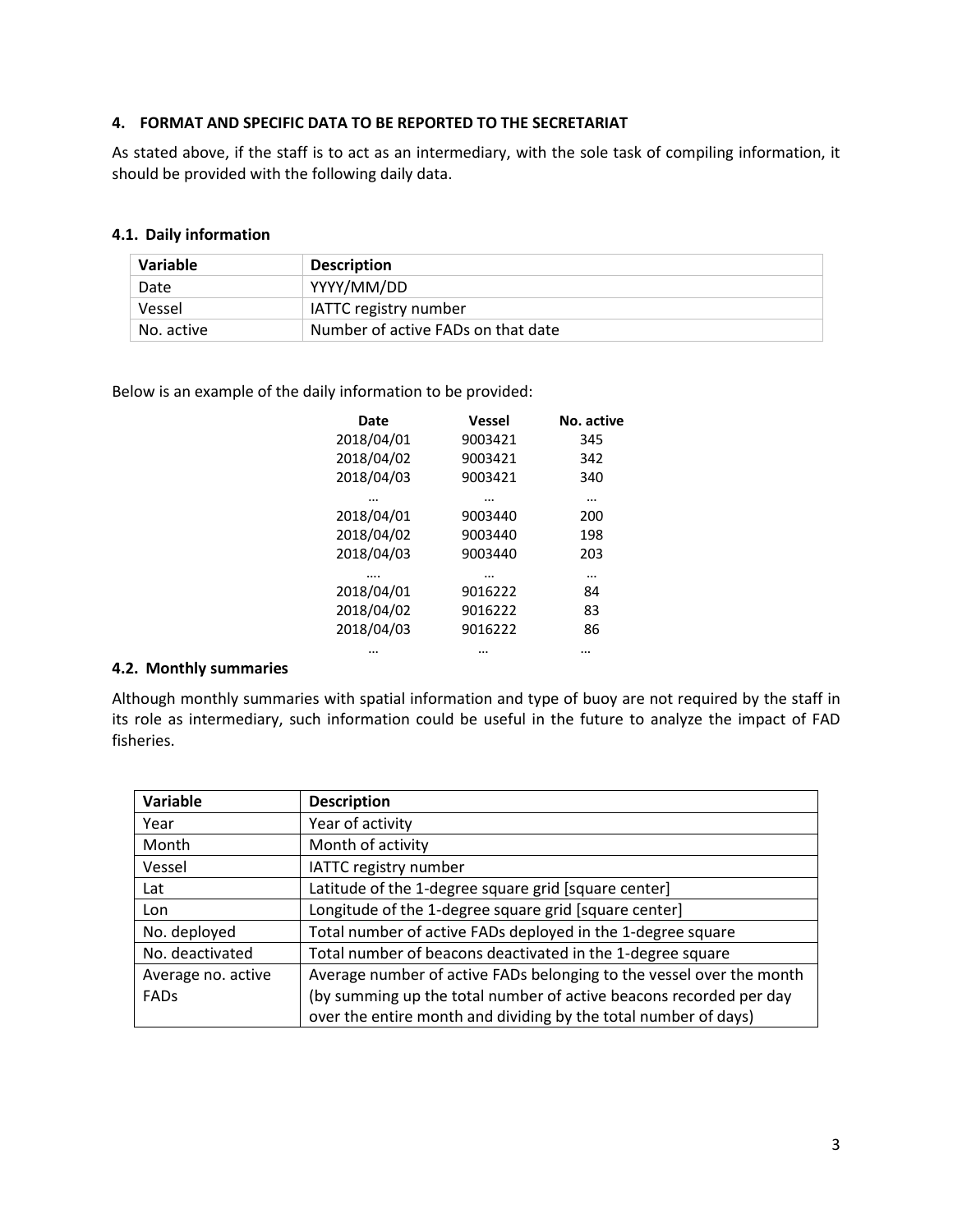Below is an example of the monthly summaries to be provided:

|          |              |          |          |          | No.            |                 | Average no. |
|----------|--------------|----------|----------|----------|----------------|-----------------|-------------|
| Year     | Month        | Vessel   | Lat      | Lon      | deployed       | No. deactivated | active FADs |
| 2018     | 1            | 9003421  | 10.5     | $-132.5$ | 0              | 3               | 1.93        |
| 2018     | 1            | 9003421  | 9.5      | $-132.5$ | $\overline{2}$ | 0               | 0.84        |
| 2018     | 1            | 9003421  | 8.5      | $-132.5$ | 6              | 1               | 2.32        |
| $\cdots$ | $\cdots$     | $\cdots$ | $\cdots$ | $\cdots$ | $\cdots$       | $\cdots$        | $\cdots$    |
| 2018     | 1            | 9003440  | 20.5     | $-120.5$ | 10             | $\overline{2}$  | 0.17        |
| 2018     | 1            | 9003440  | 19.5     | $-120.5$ | 4              | 0               | 1.27        |
| 2018     | $\mathbf{1}$ | 9003440  | 8.5      | $-120.5$ | 3              | 1               | 3.17        |
| $\cdots$ | $\cdots$     | $\cdots$ | $\cdots$ | $\cdots$ | $\cdots$       | $\cdots$        | $\cdots$    |
| 2018     | 1            | 9016222  | 10.5     | $-91.5$  | 0              | 1               | 0.00        |
| 2018     | $\mathbf{1}$ | 9016222  | 9.5      | $-91.5$  | 4              | 0               | 0.24        |
| 2018     | $\mathbf{1}$ | 9016222  | 8.5      | $-91.5$  | 12             | 2               | 1.27        |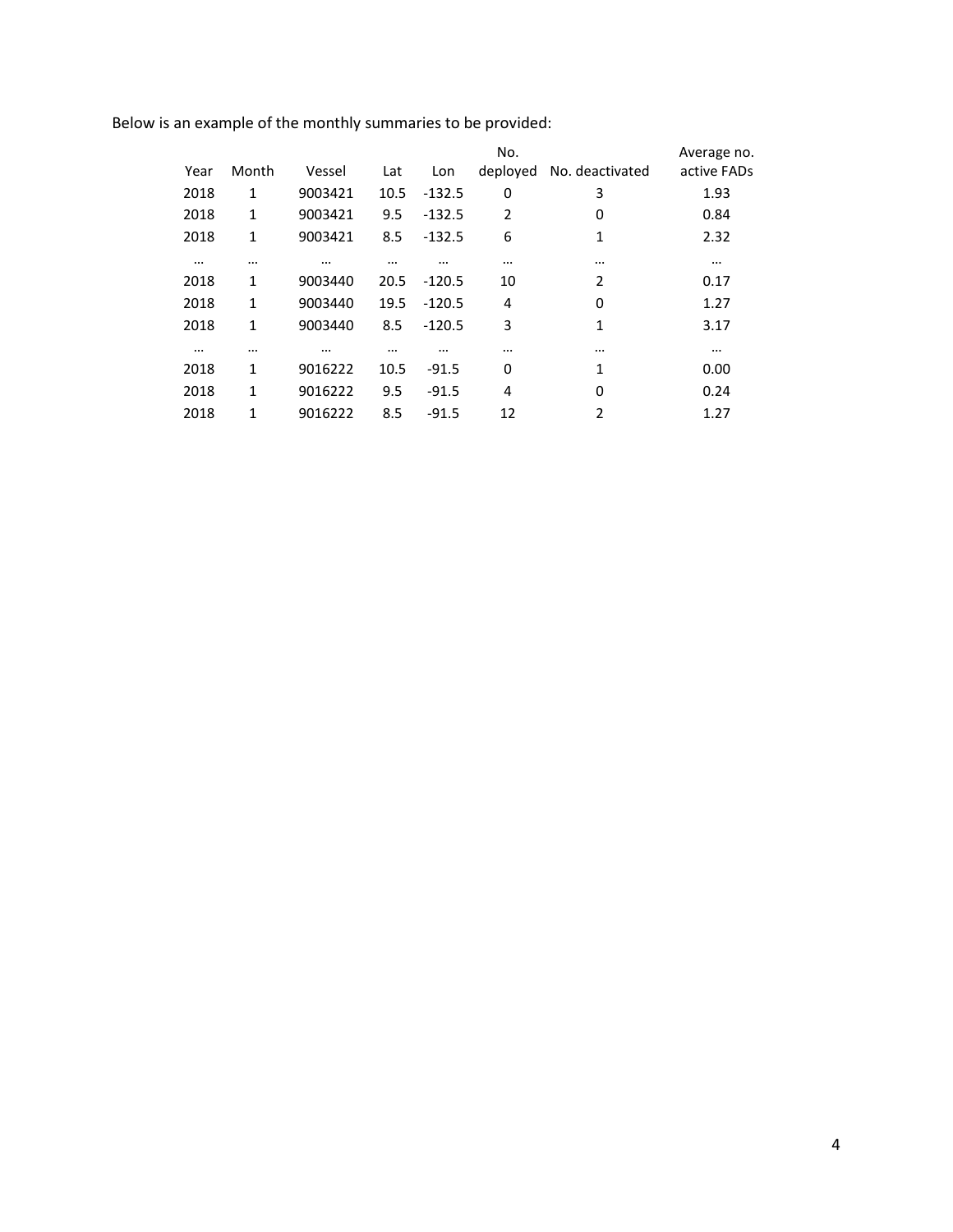## **Appendix 1**

## **MEASURES FOR THE FISHERY ON FISH-AGGREGATING DEVICES [Resolutio[n C-17-02\]](https://www.iattc.org/PDFFiles2/Resolutions/C-17-02-Tuna-conservation-in-the-EPO-2018-2020-and-amendment-to-Res.-C-17-01.pdf)**

8. CPCs shall ensure that purse-seine vessels flying their flag have no more than the following number of fish-aggregating devices (FADs), as defined in Resolution C-16-01, active at any one time:

Class 6 (1,200  $\text{m}^3$  and greater): 450 FADs Class 6 (< 1,200 m<sup>3</sup>): 300 FADs Class 4-5: 120 FADs Class 1-3: 70 FADs

- 9. A FAD shall be activated exclusively onboard a purse-seine vessel.
- 10. For the purposes of this resolution, a FAD is considered active when it:
	- a. is deployed at sea; and
	- b. starts transmitting its location and is being tracked by the vessel, its owner, or operator.
- 11. In orderto support the monitoring of compliance with the limitation established in Paragraph 8, and the work of the IATTC scientific staff in analyzing the impact of FAD fisheries, while protecting business confidential data, CPCs shall report, or require their vessels to report, daily information on all active FADs to the Secretariat, in accordance with guidance developed under Paragraph 12, with reports at monthly intervals submitted with a time delay of at least 60 days, but no longer than 90 days.
- 12. The IATTC scientific staff and *Ad Hoc* Permanent Working Group on FADs shall develop, at the latest by 30 November 2017, guidance on the reporting of FAD data in accordance with Paragraphs 10 and 11 of this resolution, including the format and specific data to be reported.
- 13. Each CPC shall ensure that:
	- a. its purse-seine vessels do not deploy FADs during a period of 15 days prior to the start of the selected closure period;
	- b. all its Class-6 purse-seine vessels recover within 15 days prior to the start of the closure period a number of FADs equal to the number of FADs set upon during that same period.
- 14. The Scientific Advisory Committee and the *Ad hoc* Permanent Working Group on FADs shall review the progress and results of the implementation of the FAD provisions contained in this Resolution and make recommendations to the Commission, as appropriate.
- 15. To reduce the entanglement of sharks, sea turtles or any other species, as of 1 January 2019 CPCs shall ensure that the design and deployment of FADs shall be based on the principles set out in paragraphs 1 and 2 of Annex II of Resolution C-16-01.